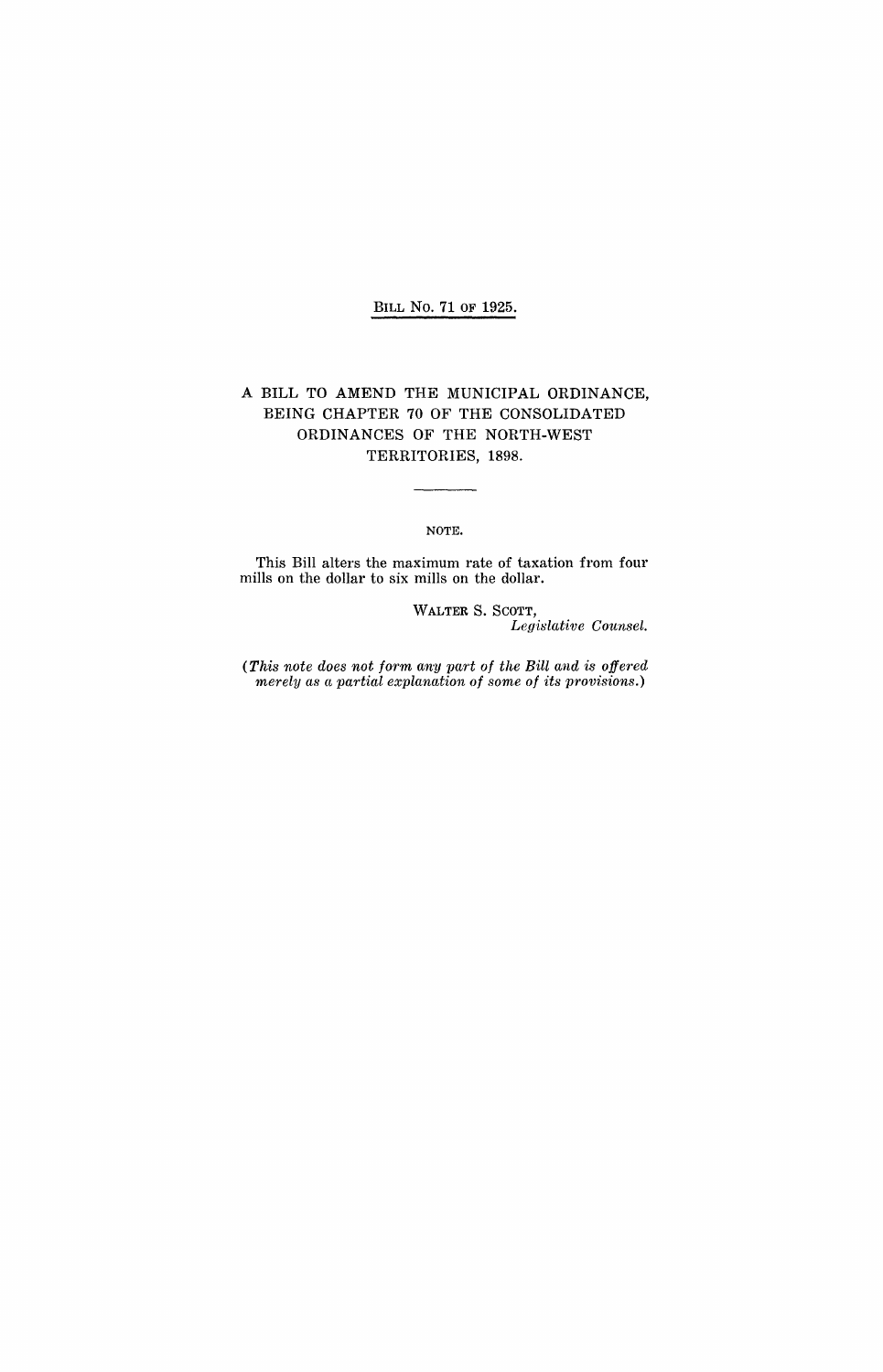# **BILL**

## No. 71 of 1925.

#### An Act to amend The Municipal Ordinance, being Chapter 70 of the Consolidated Ordinances of the North-West Territories, 1898.

#### *(Assented to* ,1925.)

H IS MAJESTY, by and with the advice and consent of the Legislative Assembly of the Province of Alberta, enacts as follows:

**1.** This Act may be cited as *"The Municipal OTdinance Arnendment Act, 1925."* 

*2. The Municipal Ordinance,* being chapter 70 of the Consolidated Ordinances of the North-West Territories, 1898, is amended as to section 143 by striking out the word "four" where it occurs in the seventh line thereof, and substituting therefor the word "six."

**3.** This Act shall come into force on the .............. day of................................19...